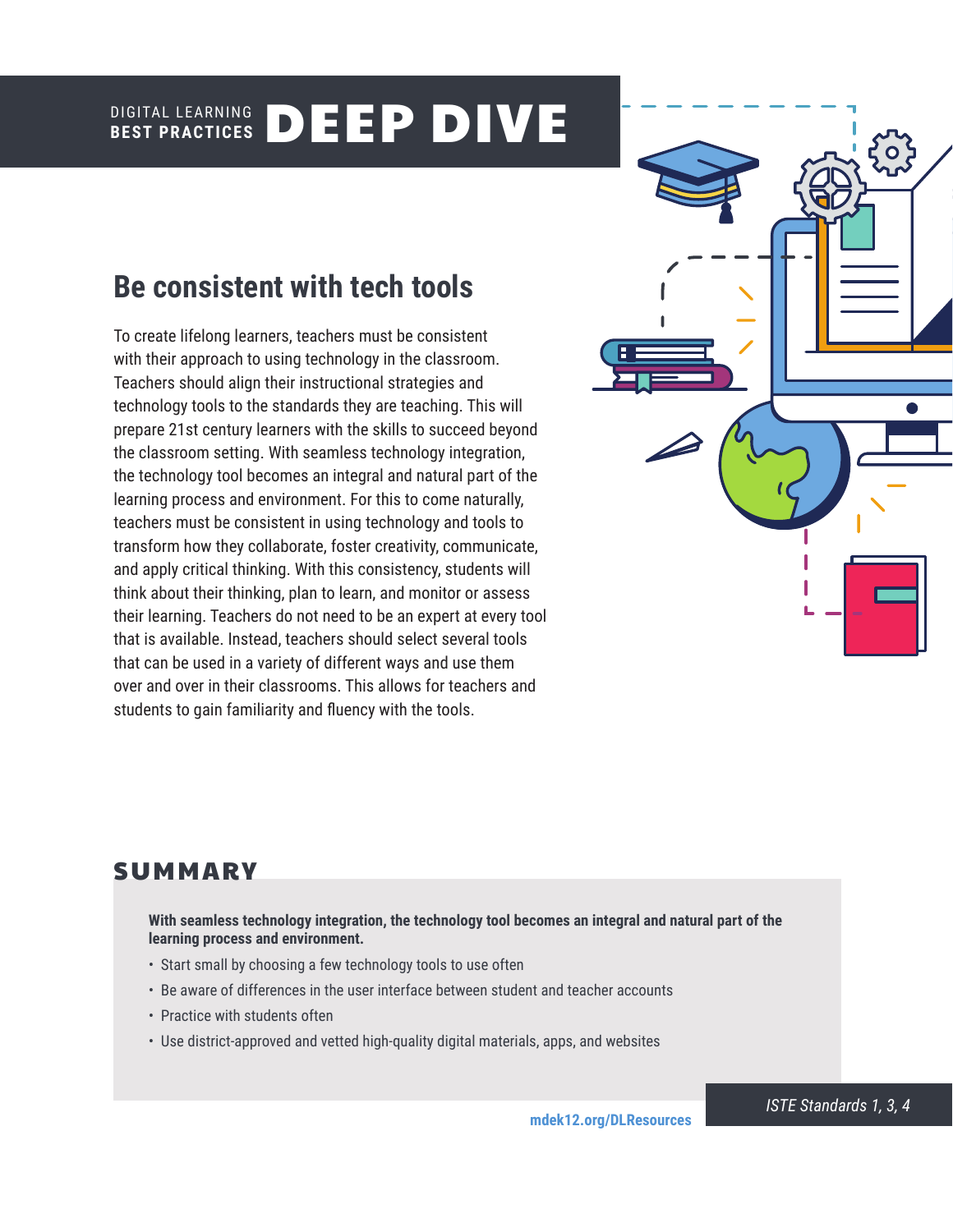## **Why it matters**

"Effective integration of technology is achieved when students are able to select technology tools to help them obtain information in a timely manner, analyze and synthesize the information, and present it professionally. The technology should become an integral part of how the classroom functions -- as accessible as all other classroom tools" (n.a., 2007).

"Technology is effective when it adds value to the lesson by enhancing the learning in ways that could not easily be done without technology. For example, some tools support differentiation or break down concepts to make them easier to understand. Additionally, software that helps students elicit higher-level thinking tends to be more beneficial to cognitive growth than drill and practice software" (Kolb, 2018).

## **What it looks like in practice**

## PRINCIPALS SEE

Students following classroom norms unprompted

Students navigating from digital to nondigital platforms with ease

Students using digital tools daily; consistent flow of content (i.e., goal, direct instruction, assignment, discussion)

# TEACHERS SEE TEAMILIES SEE

Students access various tools without the need for a prompt.

Students use a set of teacherapproved digital tools in lessons or modules

Digital tools matching students' skill levels

Tools enhancing the ability of students to meet learning expectations

Students can troubleshoot issues by using digital tools normally used in class

Students are aware of how to use tools outside the classroom

Students able to access digital tools on devices that are taken home

Links shared by teachers are updated and working properly